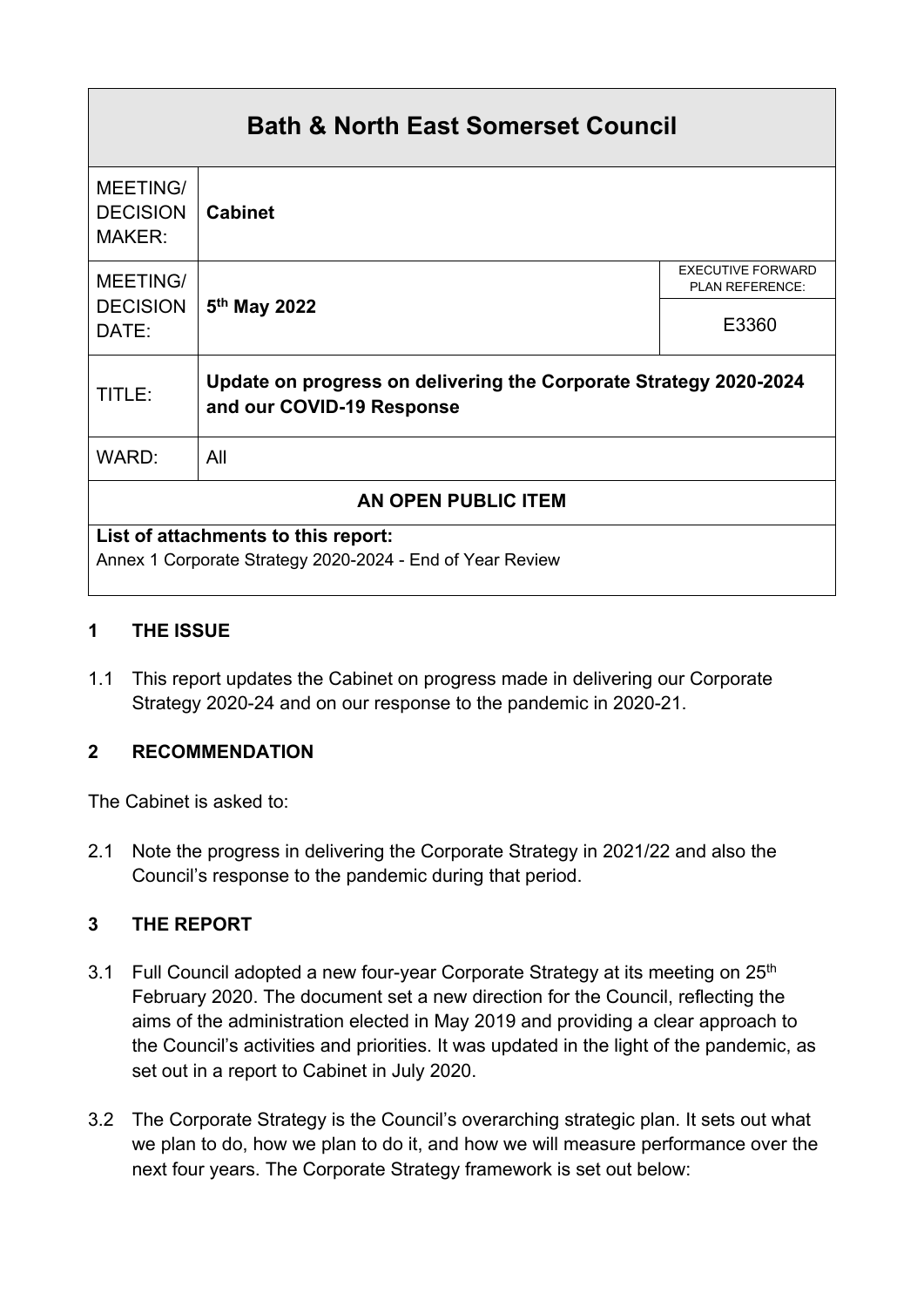- 1) We have one overriding purpose **to improve people's lives**. This brings together everything we do, from cleaning the streets to caring for our older people. It is the foundation for our strategy, and we will ensure that it drives our commitments, spending and service delivery.
- 2) We have two core policies **tackling the climate and ecological emergency** and **giving people a bigger say**. These will shape our work.
- 3) To translate our purpose into commitments, we have identified three principles. We want to **prepare for the future**, **deliver for residents** and **focus on prevention**. These, in turn, help us to identify specific delivery commitments across our services.
- 3.3 This report brings together the work undertaken to deliver the Corporate Strategy in 2021/22, as well as the key elements of our pandemic response in that period. It follows reports to Council on 16th June 2020 (COVID – update report and position statement) and to Cabinet on 22nd July 2020 (Update on Corporate Strategy Progress and issues) as well as the report to Cabinet on 20<sup>th</sup> May 2021 (Corporate Strategy and COVID Response update) which included the Corporate Strategy End of Year Review for 2020/21.
- 3.4 Despite the challenges presented by the Covid-19 pandemic, which placed significant pressures on the council, our communities, local businesses and partner organisation, good progress was made in delivering the Corporate Strategy in 2020-21. More details are set out in Annex 1, but a "snapshot" of progress is set out below:

| <b>Consulted with residents</b><br>about new liveable<br>neighbourhoods' schemes                      | Over 35,000 trees planted on<br><b>Council and private land</b><br><b>since 2020</b>         | <b>Investing in 58 new council</b><br>homes to help ease the<br>housing crisis                             |
|-------------------------------------------------------------------------------------------------------|----------------------------------------------------------------------------------------------|------------------------------------------------------------------------------------------------------------|
| <b>Allocated more than £38m</b><br>over the next 5 years to drive<br>down carbon emissions            | 3,100 new homes, including<br>700 affordable homes, built in<br>our area in the last 3 years | <b>Recruiting more foster</b><br>carers to give our children<br>and young people the best<br>start in life |
| <b>Investing over £900k in</b><br>cleaner, greener<br>neighbourhoods                                  | 66% reduction in carbon<br>emissions from Council<br><b>buildings since 2010</b>             | <b>Developing 6 new</b><br><b>Residents' Parking Zones</b>                                                 |
| 17,894 calls received by the<br><b>Community Wellbeing Hub</b><br>from residents requiring<br>support | <b>Investing £14m to maintain</b><br>and improve our highways                                | <b>Building a new state of the</b><br>art recycling hub to help<br>boost our 60% recycling rate            |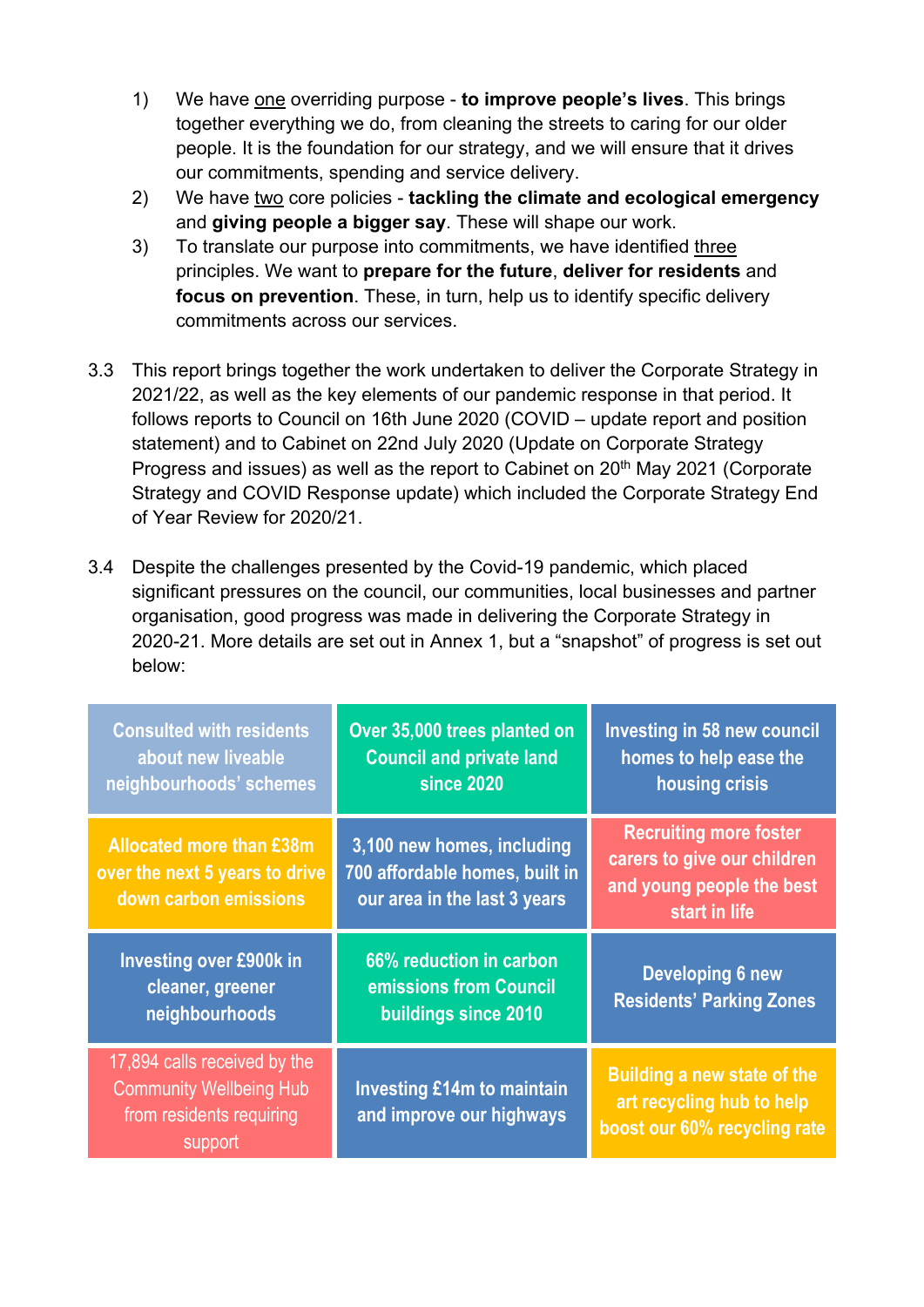3.5 The Council's key pandemic response is also outlined in Annex 1. The councilincluding staff volunteers- played an important role in supporting the NHS's roll-out of the vaccine, as well as providing a comprehensive local pandemic response through the delivery of its Local Outbreak Management Plan. The Community Wellbeing Hub, a collaboration between Bath & North East Somerset Council, HCRG Care Group (formerly Virgin Care) and wide range of partner and third sector organisations, continued to provide support for local people. 3SG (Third Sector Group) also played a crucial role in mobilising volunteer support for the Hub and for the vaccine roll-out.

The following is a summary of the outcomes achieved to 31<sup>st</sup> March 2022 by the Community Wellbeing Hub, since it opened on 23rd March 2020,

| 17,894 calls received to date from<br>residents requiring support | Over 2,000 volunteers* supported the Hub's<br>Covid-19 response by providing shopping and<br>medication support |
|-------------------------------------------------------------------|-----------------------------------------------------------------------------------------------------------------|
| 830 emergency food parcels delivered between                      | 35,000 two course meals distributed to local                                                                    |
| March 2020 and March 2022, providing support                      | charities and organisations to support food                                                                     |
| to 1,166 individuals                                              | insecurity (donated by Masonic Hall Trust)                                                                      |
| 16,424 referrals to partner organisations during                  | 400 HELP packs to patients discharged from                                                                      |
| 2020 and 2021                                                     | hospital to ease their transition back home                                                                     |

\*The volunteer service stood down in June 2021.

- 3.6 The Council has also delivered Covid-related Business Support Grants to support our local economy during this extremely challenging period. We processed and administered 12 different grant schemes, and provided more than £90m of grants to over 4,200 businesses and individuals with over 21,000 separate payments made.
- 3.7 A full breakdown of key activity is shown in Annex 1 to this report

#### **4 STATUTORY CONSIDERATIONS**

The Council has a wide range of powers which allow it to deliver the Corporate Strategy adopted in February 2020. It should be noted however that the government has introduced an extensive range of new legislation, regulations and guidance during the last 3 years, which may influence how certain aspects of the Strategy are delivered. It was subject to a full Equalities Impact Assessment, and it is important that equalities are actively pursued as we implement the strategy.